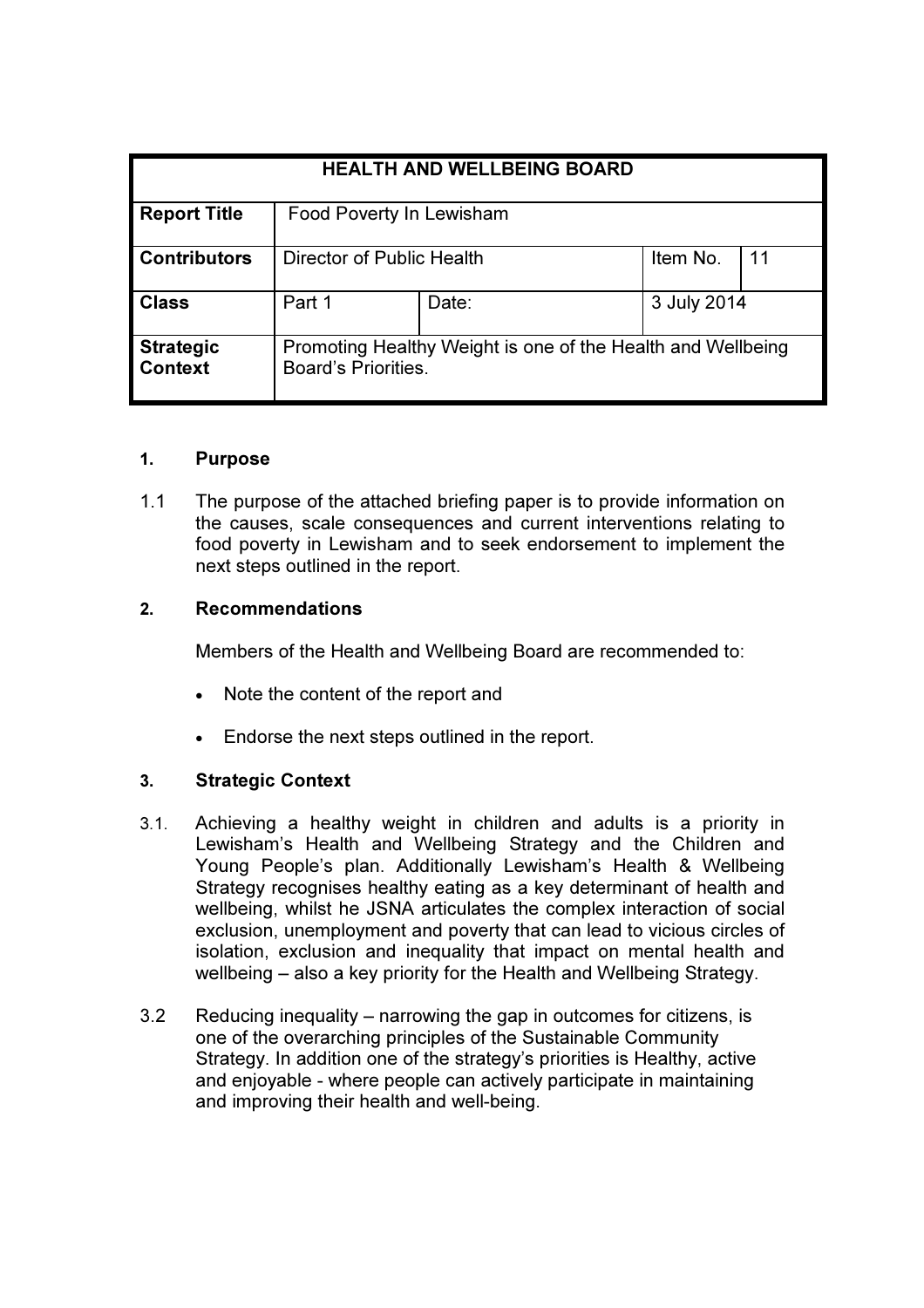## 4. Background

- 4.1. Definitions of food poverty focus on issues of access, affordability and healthy food. The London Assembly defines food poverty as, 'the inability to afford or access healthy food'.
- 4.2. Some people are 'squeezed' into food poverty over a prolonged period of time, others are 'shocked' by an unexpected event or change. Food is a flexible expense and is therefore often compromised.
- 4.3 A recent report A Zero Hunger City, Tackling Food Poverty in London (March 2013), by the London Assembly states:
	- There is a correlation between food poverty and income poverty, but it is not entirely caused by a low income; careful budgeting, cooking skills – and chance – can keep a low-income family from food poverty.
	- The determinants of food poverty are complex, ranging from global trends in food prices, national levels of poverty driven in part by policies on benefits and the minimum wage, local availability of healthy, reasonably priced food and individual income, skills and knowledge.
	- A poor diet has many serious consequences. These include increased risk of illnesses such as: cancer and heart disease, poor infant health, antisocial behaviour in children, loss of independence and increased falls in older people. Counter intuitively, a poor diet can also cause obesity (a phenomenon known as modern malnutrition) which contributes to diabetes and heart disease.

# 5. Describing Food Poverty in Lewisham

- 5.1. The precise extent of food poverty in Lewisham is currently not known since borough level data on its extent is not currently collected. A variety of methods to attempt to describe the scale of the issue have been used: a recent report on child hunger in London; a Welfare Reform update from the Council's Benefit Service; London Living Wage data; information on food banks in Lewisham; mapping supermarkets and deprivation in Lewisham; a recent survey of older people and food poverty in London; qualitative data from Lewisham agencies. Although each method has its limitations and assumptions, a consistent picture of great need emerges. It is estimated that:
- 5.2. The Greater London Authority report, Child Hunger in London reported that 21% of parents surveyed reported skipping meals so that their children could eat and 9% of children in London said they sometime or often go to bed hungry. If these figures were applied to Lewisham it is estimated that 19,000 parents in Lewisham skip meals so their children can eat and 6,000 children in Lewisham sometimes or often go to bed hungry.<sup>3</sup>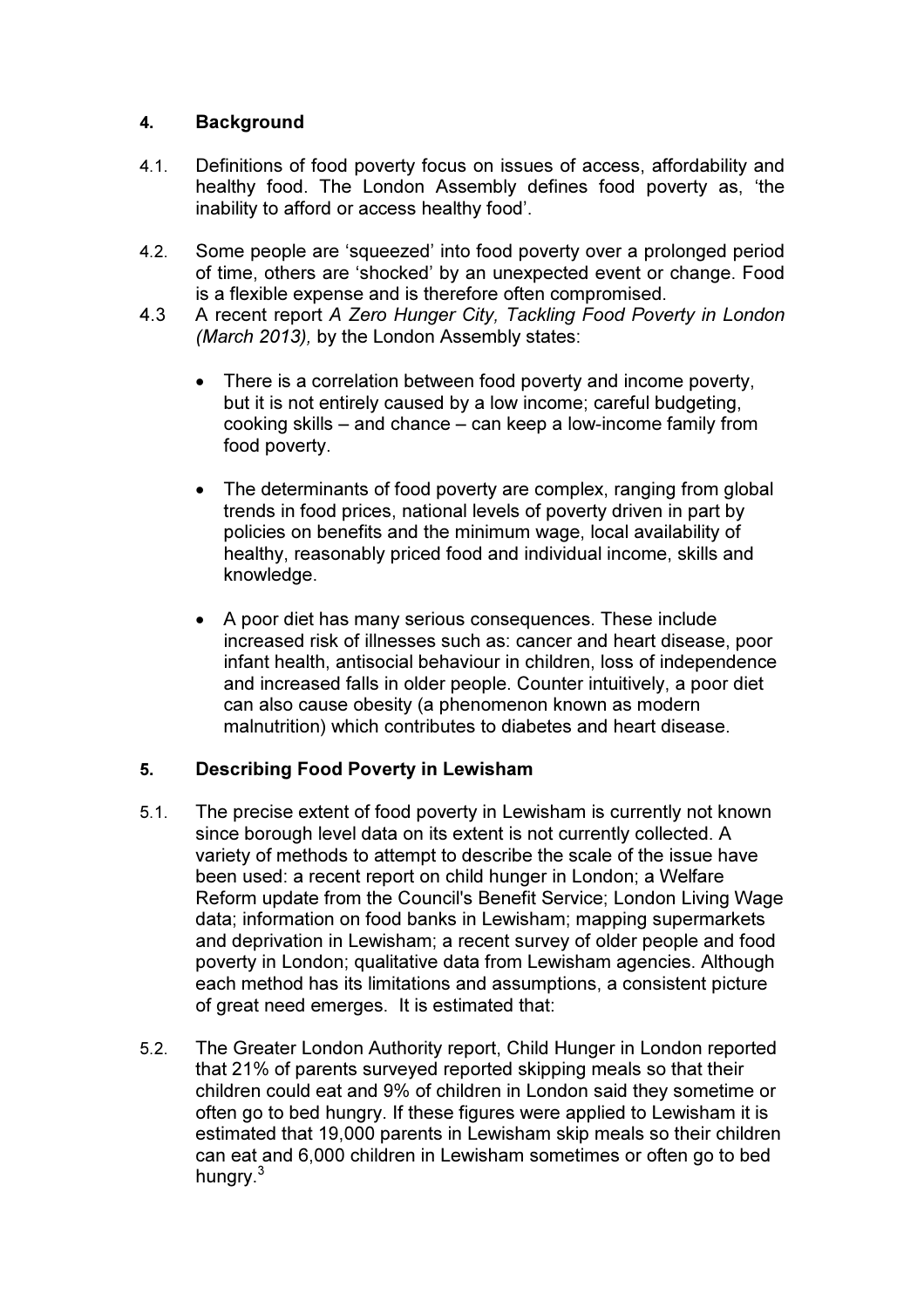- 5.3. 24,000 people in Lewisham earn less than the London Living Wage, placing them at risk of food poverty. 4,000 earn less than the minimum wage, placing them severely at risk.
- 5.4. Food banks report providing food to approximately 1,000 individual clients between October 2012 and May 2013, with both the number of distributions centres and those accessing them rising in recent months.
- 5.5. Key charitable organisations have stated that welfare reforms have increased the risk of (food) poverty. 9,301 households have been issued with a summons as a result of lack of payment of new council tax liabilities. Changes to the social fund mean that fewer people are eligible for help. 400 households are affected by the benefit cap, with 120 losing more than £100/week.
- 5.6. As of 18 September, there were 2,788 tenants in social housing across Lewisham affected by the 'bedroom tax'. The most recent briefing does not indicate the projected cost to each household, although approximately 60% of households provided with accommodation by Lewisham Homes and Phoenix housing are in arrears. The number of people affected by the 'bedroom tax' is falling.
- 5.7. Six Lewisham wards do not have a supermarket. Three (Evelyn, Whitefoot and Grove Park) are highly deprived or have super output areas of high deprivation. Brockley and Ladywell, while more affluent, have some of the most deprived populations of older people. 500m is an accepted definition of access to a food source; under this definition, parts of these wards have poor access. Further work to better understand access to food in Lewisham is warranted.
- 5.8. A range of service providers and third sector organisations working in Lewisham report an increase in the incidence of food poverty.

### 6. Initiatives to Combat Food Poverty in Lewisham

6.1 Work is already being done to combat food poverty in Lewisham. Healthy Start, Free School Meals and Breakfast Clubs are all interventions targeted at children. Free porridge is now available in all schools covered by the catering contract and all 5-7year olds will have free school meals from September 2014. Food banks with varying models of provision are increasing. Housing associations are starting to develop policies for tackling food poverty. The extent of provision by community and faith groups for elderly people is currently unknown.

# 7. Next Steps

7.1 To use the findings of the report as the foundations for the future development of action plans based on the Greater London Authority report on Child Hunger and London Assembly report on food poverty.